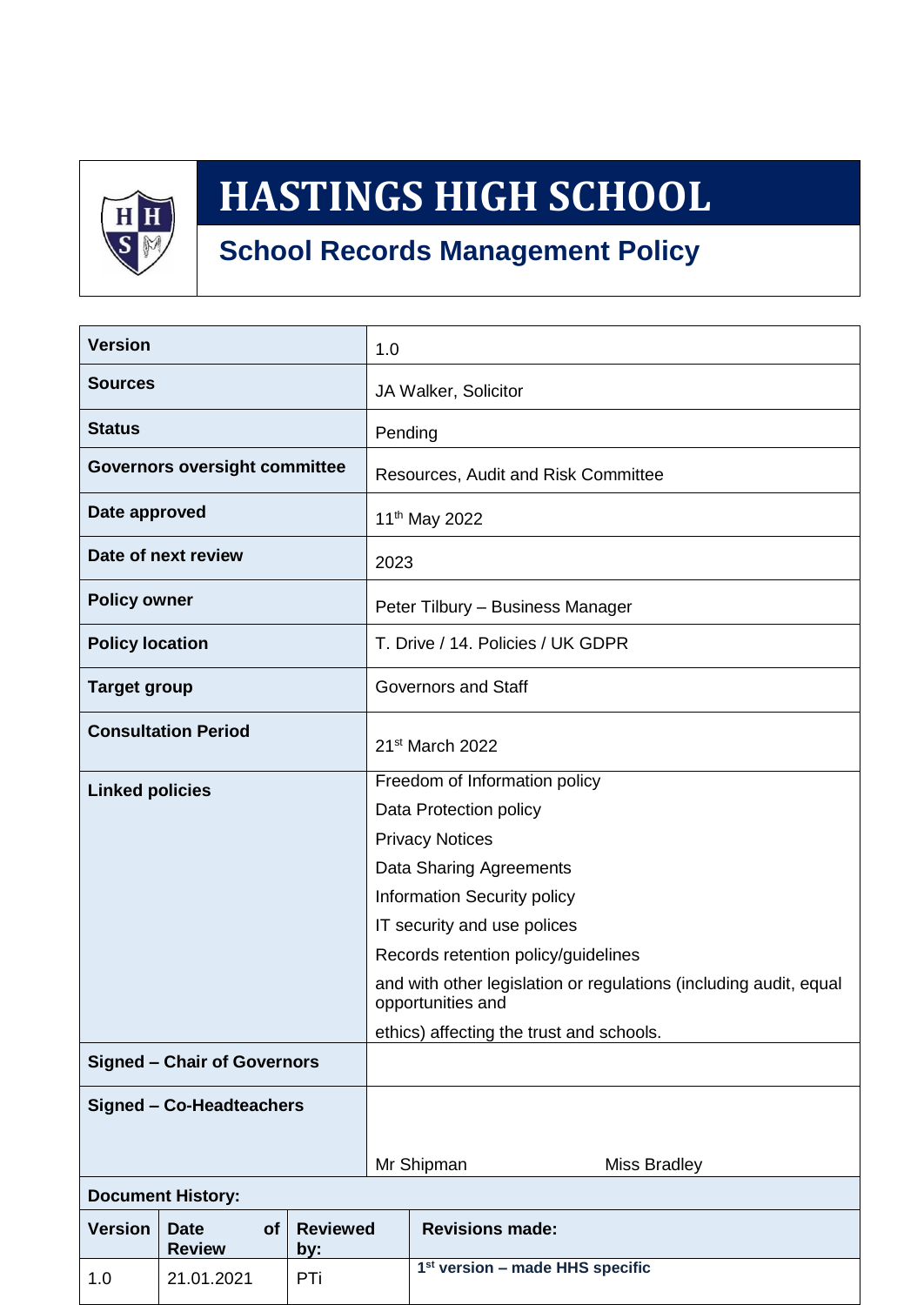#### Introduction and Principles

Management of records by a Public Authority is a legal obligation (Section 46 of the Freedom of Information Act 2000).

The Code issued on 15 July 2021 sets out key principles about records and their management. These are the:-

- Value of the information
- Integrity of the Information
- Accountability for the information

There are a range of statutory, regulatory and guidance that oblige us to accept, create, use, edit, store and dispose of records. It is necessary to establish clarity about records keeping systems.

#### Aims

• To effectively manage the records that are created and are integral to the operation of the school.

- To confirm a clear framework to manage records and information within the school.
- To provide an environment where records are stored securely.
- To ensure that records are accessible to those who need them.

• To ensure that the school workforce responsible for records management understand these obligations.

• To give effect to the s.46 Code of Practice our records management will take note of the principles it sets out.

#### Scope

This policy applies to the school workforce and to all schools records, whether the records originate within the school or are shared with the school by other means.

Records that are shared with third parties as a result of consent, regulatory obligations or contractual agreements are within the scope of this policy.

In school the records that we access and hold originate and are stored in a variety of formats, that include physical, digital, electronic audio/visual records. Some are held locally in school, others are hosted by third party providers.

All records are within the scope of this policy, records are required to be stored and retained in accordance with the document retention schedule attached to this policy.

Records may refer to individuals, financial planning tools, contracts, commercial organisations, public authorities or charitable organisations. Some records will contain personal data.

Record retention and storage will be reviewed from time to time to ensure that the aims of this policy are met.

#### Responsibilities and Actions

The Governing Board is ultimately responsible for this policy, however on a daily basis operational management of the policy is delegated to the Co-Heads and Senior Leadership Team.

Management of the policy will be reviewed at Governing Board meetings on at least an annual basis.

The Co-Heads will be required to monitor compliance with this policy by undertaking at least an annual check to determine if records are stored securely and can be accessed appropriately, in accordance with requirements in this policy.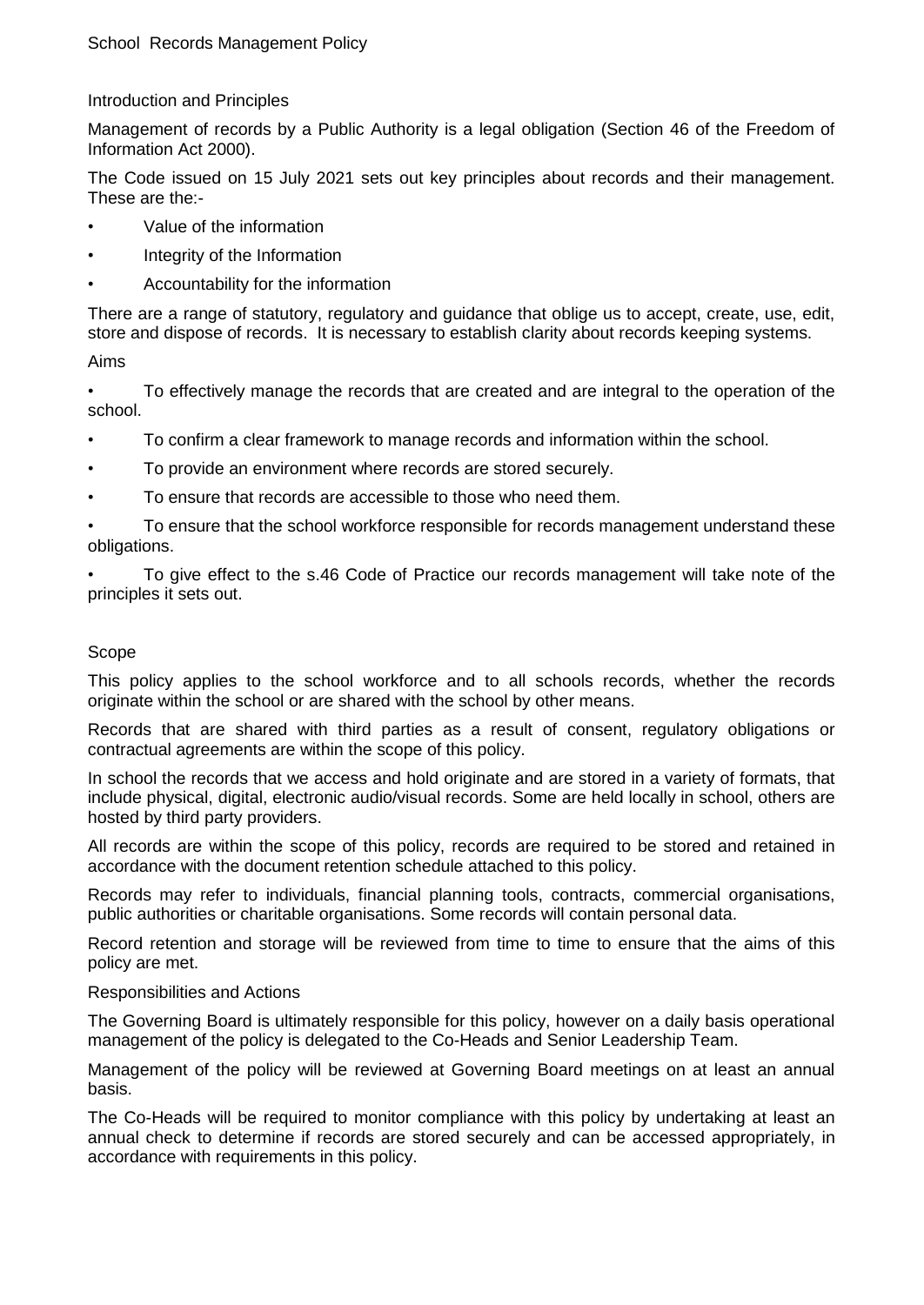Within school responsibility for this policy will be with the Data Compliance Manager.

An active retention policy is applied to confirm what records are to be retained and set out a timeline for their secure disposal.

Individual school staff, contractors and volunteers and employees have personal responsibility for records within their control and day to day handling by ensuring that:

• records are to be handled in accordance with the school polices and good practice for secure storage and usage

• keep accurate records as required

• Personal data contained in records is used in compliance with the UK GDPR and school data protection policies and protocols

• personal information is shared appropriately and with a proper legal basis with any third party;

• records are securely disposed in accordance with the school's Records Retention Schedule

Relationship with existing policies and obligations

This policy has been drawn up within the context of:

- Freedom of Information policy
- Data Protection policy
- Privacy Notices
- Data Sharing Agreements
- Information Security policy
- IT security and use polices
- Records retention policy/quidelines
- and with other legislation or regulations (including audit, equal opportunities and
- ethics) affecting the trust and schools.

Signed……………………………………..

Dated……………………………………..

Creation and Management of School Archives

The National Archives has supplied the following information in relation to the creation and management of school archives:

If your school is keeping an archive (e.g. of old photographs/ registers), either at your local Record Office or at your school, it would be right to include a statement in your school's Data Protection Policy to advise the public that such archive is in place. This will help separate the personal data your school keeps for operational reasons and those for archive reasons and in turn a much more manageable way to deal with data subject requests. The following paragraph could be included:

The XXX school archive is maintained as a resource to help inspire and equip current staff and pupils to understand and appreciate issues of identity, belonging and shared heritage; to prompt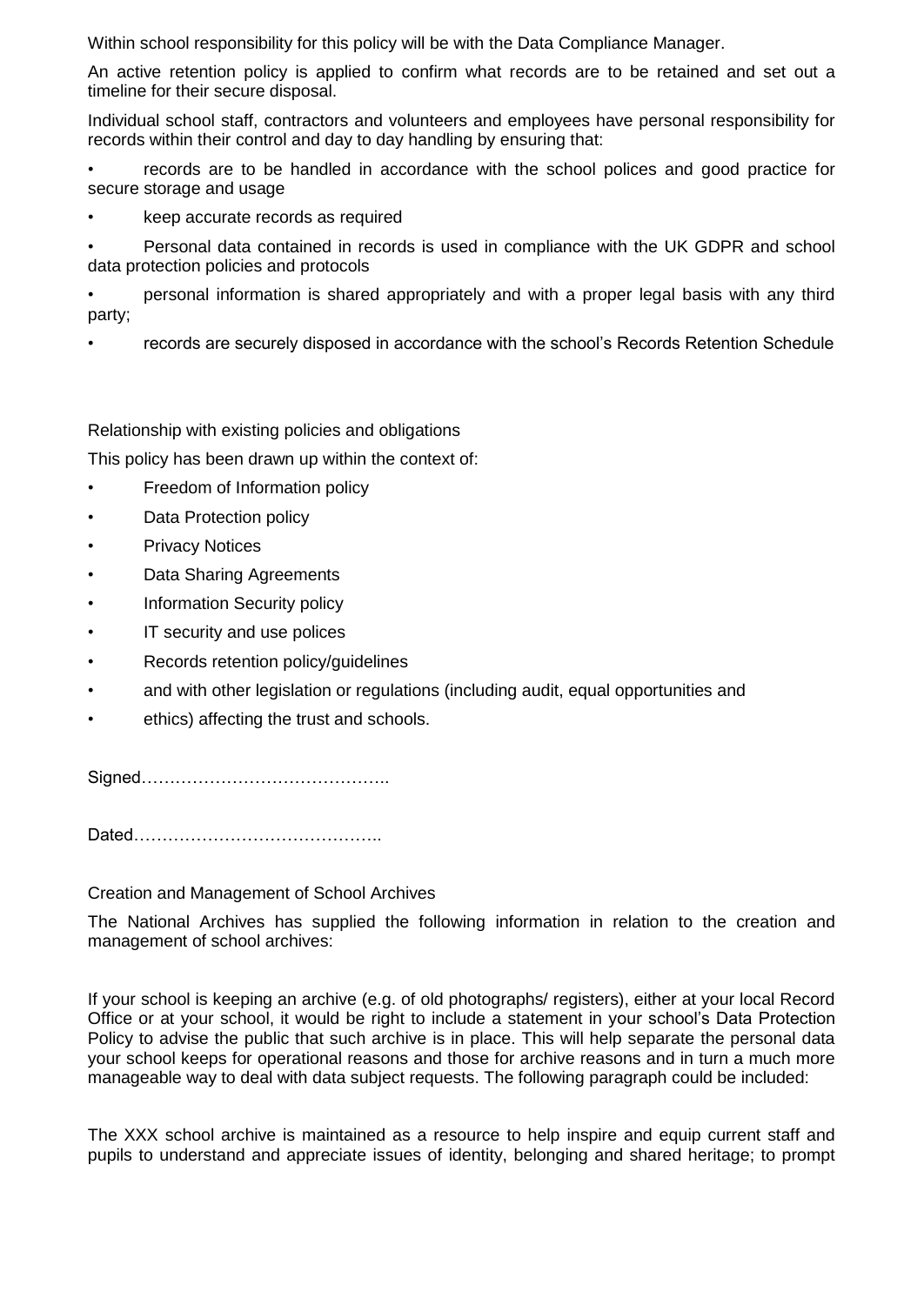memories of school-life among many generations of former pupils; and to serve as a research resource for all interested in the history of XXX school and the community it serves.

#### Appendix 1

The school keeps a wide variety of records that may include (but are not limited to):

# **Students**

- Personal information
- Parent/carer contact information
- School reports
- Behaviour logs
- Exam and testing outcomes internal and external
- Child protection information

• Allegations of a child protection nature made against a member of staff (including unfounded allegations)

- Attendance attendance registers, authorised absence correspondence
- SEND reviews, advice to parents/carers, accessibility strategy
- Pupil Premium / Sixth Form Bursary evidence of eligibility
- Free School Meals eligibility
- Services and Pupil Premium eligibility
- LAC status
- Medical Individual Health Plans, first aid records
- Biometric records

Management of the school

- Governing Board records agendas, minutes, resolutions, reports
- Governors personal details
- Declarations of Interests
- CPD and training
- Statutory Documents for Companies House (if applicable)
- Accounts and Trust Report (if applicable)
- School Development Plans and School Improvement plans
- Leadership meetings, minutes and actions
- Admission details
- School visitor logs
- Health and Safety Records
- Fire Risk Assessments
- Risk Assessments
- Social Media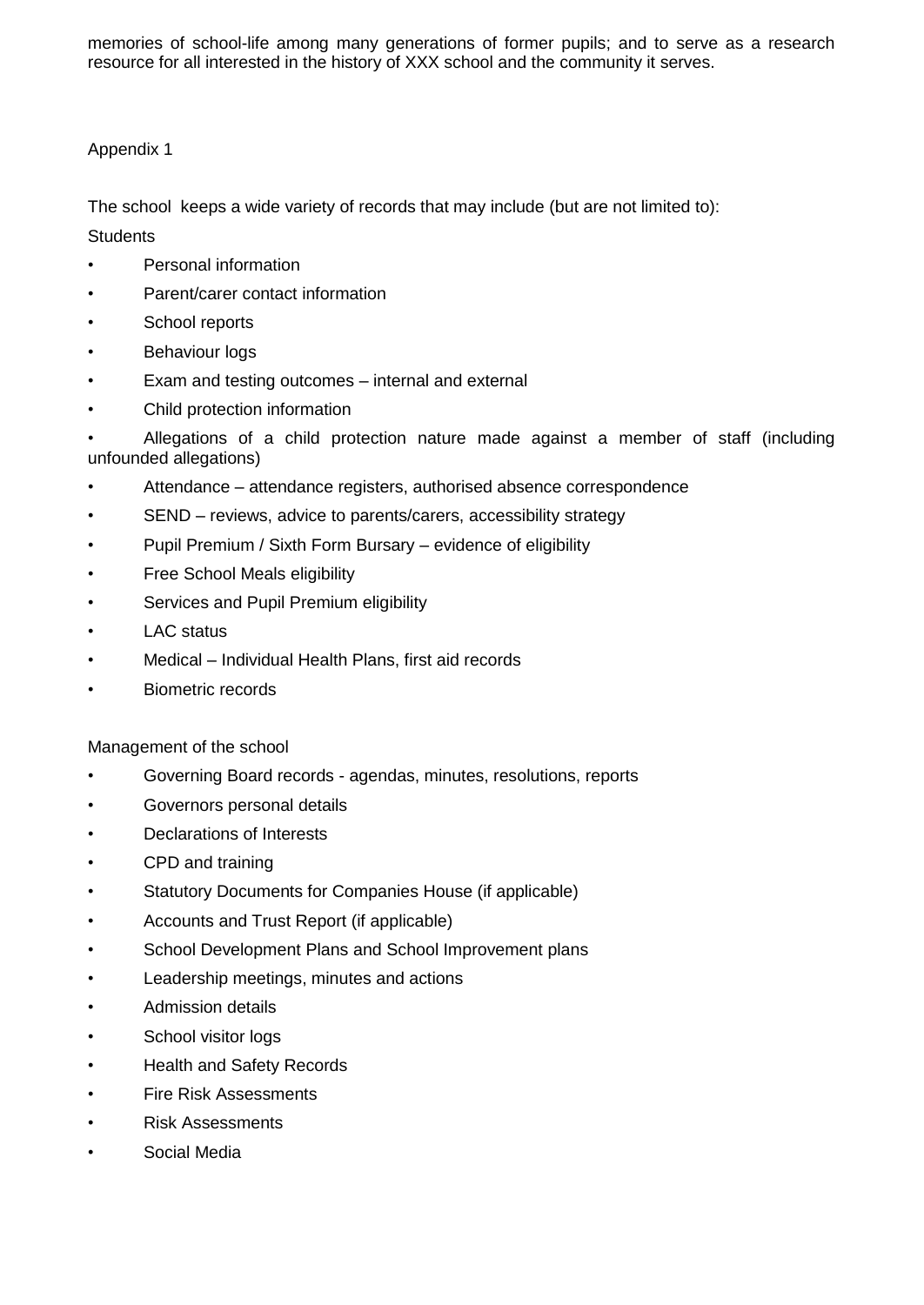• Newsletters and external communication records

Human Resources

- **Job Descriptions**
- Application forms
- Personnel files for all staff including personal contact details
- **Appraisals**
- Performance reviews
- Employment suitability checks
- Contracts of employment
- Records of Disciplinary and Grievances Process
- Allegations and LADO referrals
- Referrals to the TRA and/or DBS
- Payroll and pensions maternity/paternity pay, family leave records,

# Financial Management

• Budgets and Funding details as required by the Funding Agreement, Academies Financial Handbook and Company Law (if applicable)

- Risk Management and Insurance employer's liability insurance certificate
- Asset Management Records
- Asset Register
- All necessary financial records
- **Contracts**
- Contract Management and Procurement
- School Payment and Meals Management
- •

# Property Management

- Property Management
- Condition Surveys
- Hire agreements
- Maintenance log books, warranties and contractor information
- Health and safety information

# Curriculum & Attainment

- Teaching and learning planning
- Timetabling and resource planning
- Prospectus and Website
- Statistics and evidence of learning outcomes, targets
- Pupil work records
- Trip and visit record